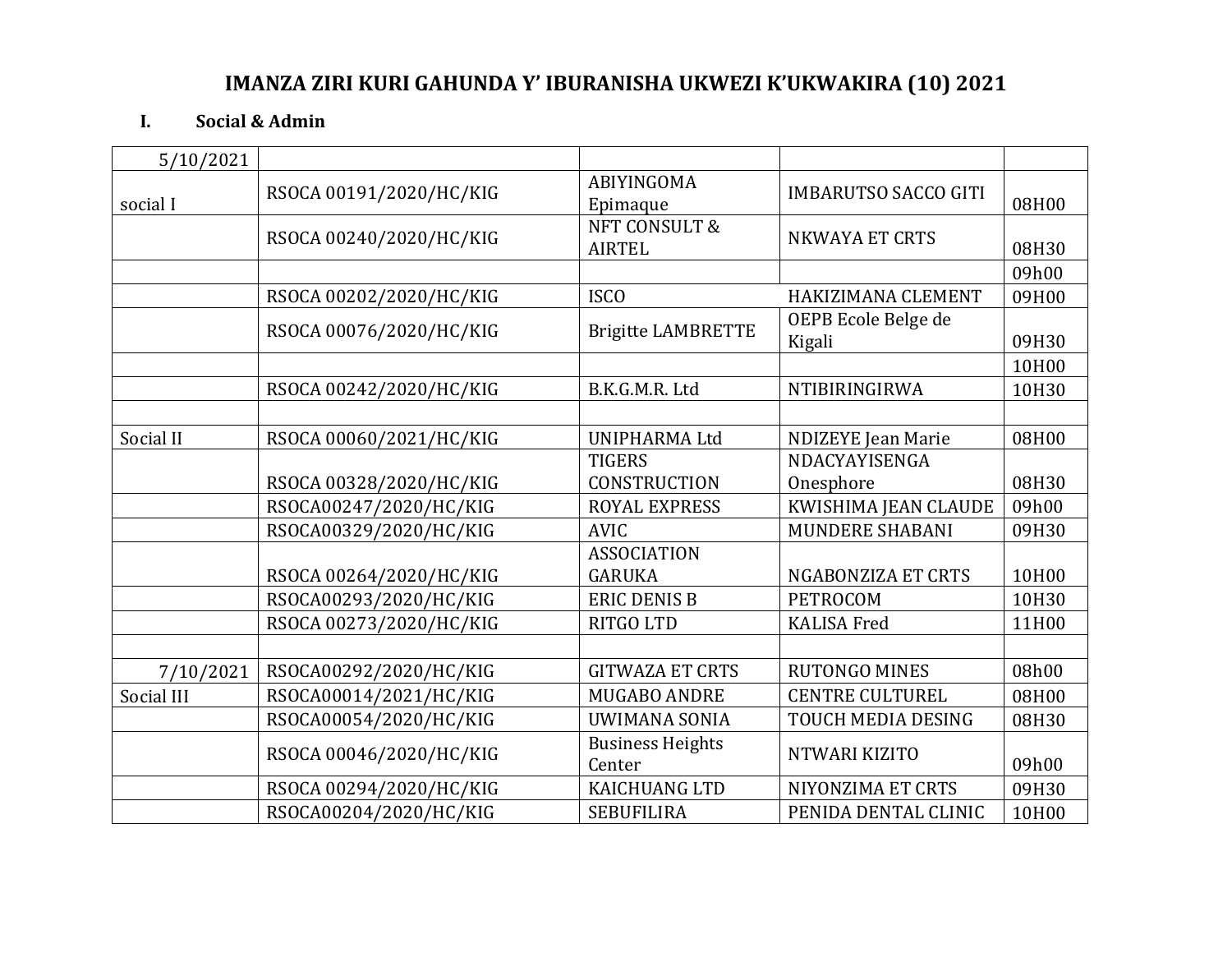|                 | RSOCA00192/2020/HC/KIG        | UWINEZA FANNY                                 | Rwanda Grains and<br>Cereals               | 10h30 |
|-----------------|-------------------------------|-----------------------------------------------|--------------------------------------------|-------|
| 7/10/2021       |                               |                                               |                                            |       |
| Admin           | RADA 00093/2020/HC/KIG        | MUGABO Fidele                                 | <b>RWANDA REVENUE</b>                      | 08H00 |
|                 | RADA00120/2020/HC/KIG         | <b>RLMUA</b>                                  | <b>CODACE ET CRTS</b>                      | 08h30 |
|                 | RADA 00104/2020/HC/KIG        | <b>KAMUGWIZA Foebe</b>                        | <b>SAKINA Hashim</b>                       | 09h00 |
|                 | RADA 00006/2021/HC/KIG        | <b>WASAC</b>                                  | SEMASAKA                                   | 09H30 |
|                 | RADA00011/2020/HC/KIG         | Franck Rutagengwa<br>Cyubahiro                | <b>RLMUA ET CRTS</b>                       | 10H00 |
|                 | RADA 00068/2019/HC/KIG        | <b>KAYIRABA Florence</b>                      | UMUJYI WA KIGALI                           | 10H30 |
|                 | RADA 00012/2021/HC/KIG        | MUKAMUGEMA<br>Melanie                         | UMUJYI WA KIGALI                           | 11H00 |
|                 | RADA 00111/2020/HC/KIG        | NKURUNZIZA Franc                              | <b>DISTRICT GASABO</b>                     | 11h30 |
|                 | RADA 00050/2018/HC/KIG        | <b>BENDA Rosine</b>                           | UMUJYI WA KIGALI                           | 11h45 |
| <b>II CIVIL</b> |                               |                                               |                                            |       |
| 12/10/2021      |                               |                                               |                                            |       |
| <b>SIEGE I</b>  | RCA00282/2020/HC/KIG          | NYIRANZAYIRWANDA                              | <b>RWABUHIHI</b>                           | 08H00 |
|                 | RCA00127/2020/HC/KIG          | <b>RADIANT</b>                                | <b>ISCO ET CRTS</b>                        | 08H30 |
|                 | RCA 00339/202o/HC/KIG         | <b>COMESA</b> (Sonarwa)                       | <b>TWAHIRWA Innocent</b>                   | 09h00 |
|                 | RCA00198/2020/HC/KIG          | HAGENIMANA                                    | HAROLIMANA ET CRTS                         | 09h30 |
|                 | RCA00261/2020/HC/KIG          | BAZIKWANGANA<br><b>PAUL</b>                   | <b>COOPERATIVE COVAMBA</b>                 | 10H00 |
|                 | RCA 00378/2020/HC/KIG         | <b>RADIANT</b>                                | <b>MUGENZI Evariste</b>                    | 10h30 |
|                 | RCA00004/2021/HC/KIG          | <b>KAYITESI</b>                               | TURATSINZE                                 | 11H00 |
|                 | RCA00174/CMB00176/2020/HC/KIG | <b>SAWASAWA ET CRTS</b>                       | <b>UZAMUKUNDA JEANNE</b><br><b>ET CRTS</b> | 11h30 |
|                 |                               |                                               |                                            |       |
|                 | RCA 00377/2020/HC/KIG         | <b>NIZEYIMANA</b><br>Alexandre                | <b>KIPHARMA</b>                            | 11h30 |
|                 | RCA 00105/2019/HC/KIG         | NTAGORAMA Albert<br>MUKANKURANGA<br>Christine | <b>NYIRANKURIYE Marie</b>                  | 11h45 |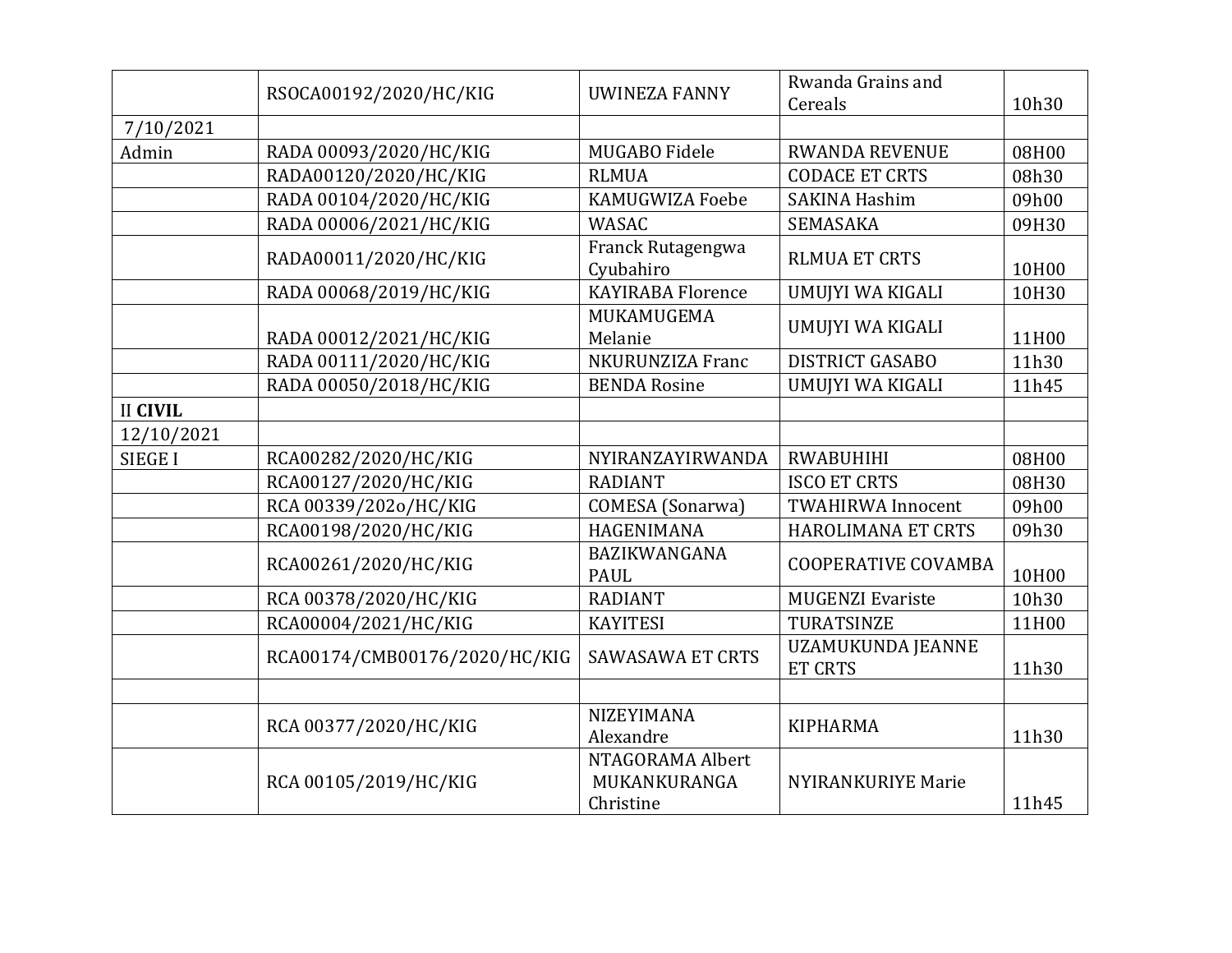|                  |                               |                                        | MUHIRWA NDEKEZI                       |       |
|------------------|-------------------------------|----------------------------------------|---------------------------------------|-------|
|                  | RCA00410/2019/HC/KIG          | <b>UWIRAGIYE Darius</b>                | Daniel                                | 12h00 |
| <b>SIEGE II</b>  | RCA 00038/2021/HC/KIG         | <b>SANLAM AG Plc</b>                   | <b>KALISA ET CRTS</b>                 | 08H00 |
|                  | RCA00054/2021/HC/KIG          | SONARWA                                | <b>KAYIRABA</b>                       | 08H30 |
|                  | RCA 00238/2020/HC/KIG         | <b>RADIANT COMPANY</b>                 | <b>IYAMUREMYE Charles</b>             | 09h00 |
|                  | RCA 00110/2020/HC/KIG         | NYIRARUKUNDO ET<br><b>CRT</b>          | NKUNDIMANA ET CRT                     | 09h30 |
|                  | RCA 00180/2020/HC/KIG         | <b>MUTEZINKA</b><br>Alphonsine et crts | MUKARUKESHA Marie<br>Thérèse          | 10H00 |
|                  |                               |                                        |                                       | 10h30 |
|                  | RCA00313/2020/HC/KIG          | <b>STEVEN MUHIZI</b>                   | MUSHIMIYIMANA AT<br><b>CRTS</b>       | 11H00 |
|                  | RCA000511/2020/HC/KIG         | <b>NGAMIJE ADELINE</b>                 | MURENZI JOSEPH ET<br><b>CRTS</b>      | 11h30 |
|                  | RCA 00148/2020/HC/KIG         | Umugwaneza                             | Radiant                               | 11h45 |
| 14/10/2021       |                               |                                        |                                       |       |
| <b>SIEGE III</b> | RCA 00312/2020/HC/KIG         | MAJ ISSA NDOBA                         | MUKAKALISA Joselyne                   | 08H00 |
|                  | RCA 00003/2020/HC/KIG         | RADIANT INSURANCE                      | <b>GASHEMA ET CRTS</b>                | 08H30 |
|                  | RCA00368/2020/HC/KIG          | <b>CHRISTIAN DINGA</b>                 | UWIZEYIMANA LILIOSE<br><b>ET CRTS</b> | 09h00 |
|                  | RCA 00318/2020/HC/KIG         | NIYOMWUNGERI                           | TUYIZERE ET CRT                       | 09h30 |
|                  | RCA 00132/2020/HC/KIG         | <b>SEBATWARE ET CRTS</b>               | MUKABARANGA ET CRT                    | 10h00 |
|                  | RCA00391/2020/HC/KIG          | <b>SANLAM</b>                          | NDAYIRAGIJE                           | 10h30 |
|                  | RS/INJUST/RC00002/2021/HC/KIG | <b>INGABIRE SAFARI</b>                 | NYIRABASHUMBA ET<br><b>CRTS</b>       | 11H00 |
|                  | RCA 00486/2019/HC/KIG         | <b>KABANDA Medard</b>                  | <b>IGAGAZA Margueritte</b>            | 11h30 |
|                  | RCA 00217/2020/HC/KIG         | <b>UWERA SIFA</b>                      | <b>AFRIKA ALEXIS ET CRTS</b>          | 12h00 |
|                  | RCA00269/2019/HC/KIG          | succ RUTUNGA                           | <b>HABIMANA ET</b><br><b>KALYANGO</b> | 12h30 |
|                  |                               |                                        |                                       |       |
| <b>SIEGE IV</b>  | RCA00206/2020/HC/KIG          | MUGWANEZA                              | <b>MWIZERWA ET CRTS</b>               | 08H00 |
|                  | RCA 00364/2020/HC/KIG         | MUKAGASANA ET<br><b>CRTS</b>           | SAFARI ALPHONSE                       | 09h00 |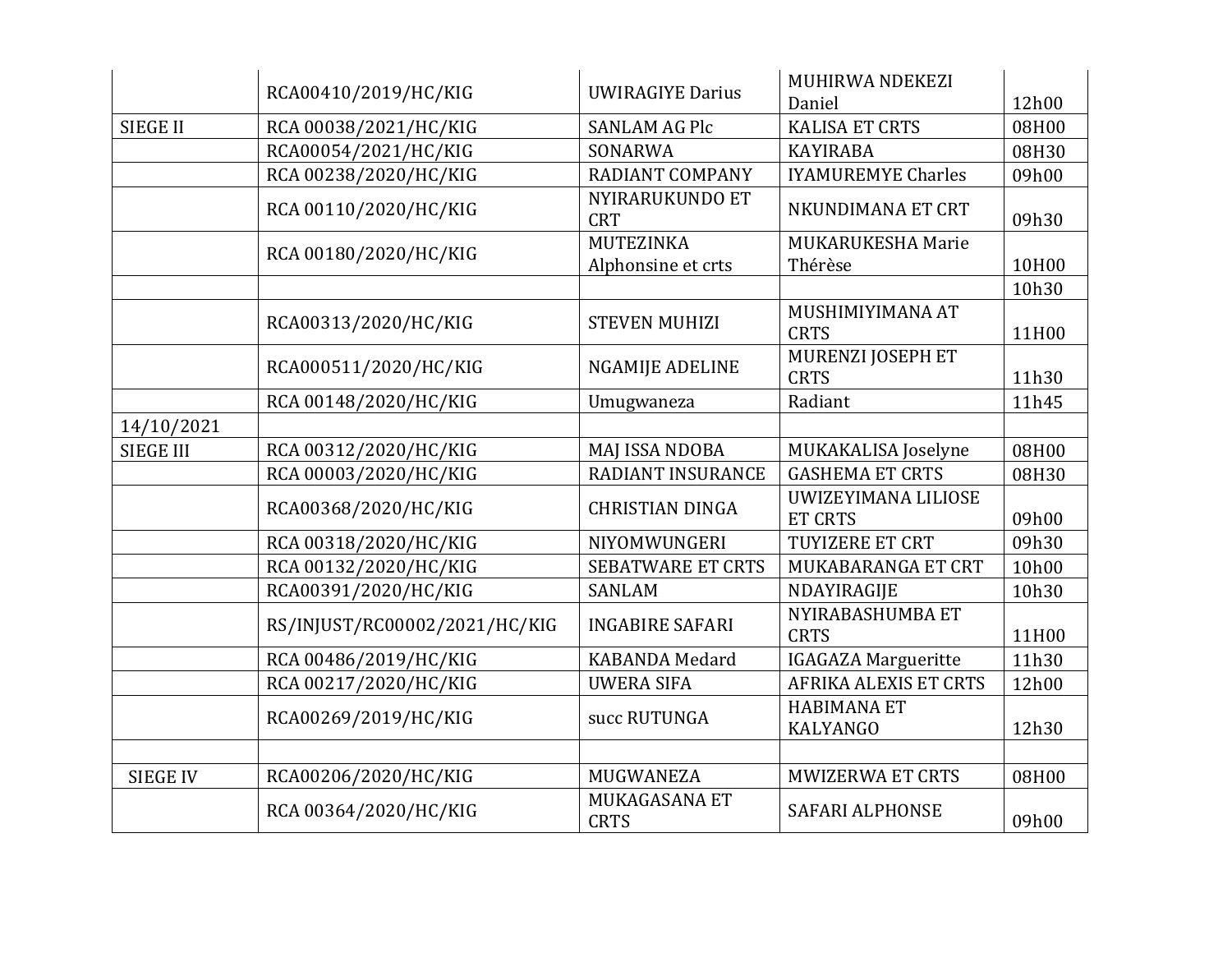|            | RCA00057/2021/HC/KIG       | <b>SANLAM</b>                  | MBAYINGABO                | 10H00 |
|------------|----------------------------|--------------------------------|---------------------------|-------|
|            | RCA 00384/2020/HC/KIG      | <b>ABACUS PHARMACY</b>         | <b>MUTAMBA ET CRT</b>     | 10H30 |
|            | RCA 00355/2020/HC/KIG      | <b>MUA INSURANCE Ltd</b>       | MUKANTERINA Donatha       | 10h30 |
|            | RS/INJUST/RC 00016/2019/HC | <b>SACCO MASORO</b>            | NZEYIMANA Jean Claude     | 11H00 |
|            | RCA 00099/2020/HC/KIG      | MIGAMBI Victor                 | <b>RUSATSI Laurent</b>    | 11h30 |
|            | RCA 00044/2021/HC/KIG      | KAMIRINDI Jean<br><b>Bosco</b> | <b>MANIRAGUHA ET CRTS</b> | 11h45 |
| 15/10/2021 | RCA00393/2017/HC/KIG       | MUKANKUBITO                    | <b>NABIMANA</b>           | 08h00 |

| 19/10/2021   |                          |                         |                           |       |
|--------------|--------------------------|-------------------------|---------------------------|-------|
|              |                          |                         |                           |       |
| SOCIAL       | RSOCA 00218/2020/HC/KIG  | RUMANYIKA Leonard       | Bugesera Water Park Ltd   | 08H00 |
|              |                          | <b>RWANCO</b>           | NDICUNGUYE NSHUTI         |       |
|              | RSOCA 00250/2020/HC/KIG  | <b>ENGENEERING LTD</b>  | Patrick                   | 08H30 |
|              | RSOCA 00249/2020/HC/KIG  | <b>RWANCO</b>           | <b>MUCHUI JESSE</b>       | 09h00 |
|              | RSOCA 00229/2020/HC/KIG  | KIGALI REAL ESTATE      | MURWANASHYAKA             | 09H30 |
|              |                          | <b>ESE DE</b>           |                           |       |
|              | RSOCA 00174/2020/HC/KIG  | <b>CONSTRUCTION</b>     | <b>HIRWA EUPHRON</b>      | 10H00 |
|              | RSOCA00244/2020/HC/KIG   | <b>NPD</b>              | BAGARAGAZA                | 10H30 |
|              | RSOCA00254/2020/HC/KIG   | MBONYUMUVUNYI J         | THE MIRROR HOTEL          |       |
|              |                          | <b>Bosco ET CRTS</b>    |                           | 11H00 |
|              | RCA 00144/2021/HC/KIG    | <b>GAHANGA DRIVING</b>  | ,MIHIGO Jean Damascene,   |       |
|              |                          | <b>CENTER GDC LTD</b>   | <b>HABIMANA</b> Jeannette |       |
|              |                          |                         |                           |       |
| 21/10/2021   |                          |                         |                           |       |
|              | RADA 00062/2020/HC/KIG   | NYIRAMUGISHA Anne       | <b>WASAC Ltd</b>          | 08h00 |
| <b>ADMIN</b> | RADA 00143/2018/HC/KIG   | <b>KURASENGE ET CRT</b> | UMUJYI WA KIGALI          | 08H00 |
|              | RADA00109/2020/HC/KIG    | <b>RSSB</b>             | NTIRUGENDANWA             | 08H30 |
|              | RS/REV/RAD 00001/2020/HC | <b>KIRUNDA</b>          | <b>PRIMATURE</b>          | 09h00 |
|              |                          |                         | <b>RCA ET UNESCOM</b>     |       |
|              | RADA 00111/2020/HC/KIG   | <b>UNESCOM</b>          | MULTI-PURPOSE             | 09H30 |
|              | RADA 00092/2020/HC/KIG   |                         | <b>MUREKEYISONI</b>       |       |
|              |                          | UMUJYI WA KIGALI        | Didacienne                | 10H00 |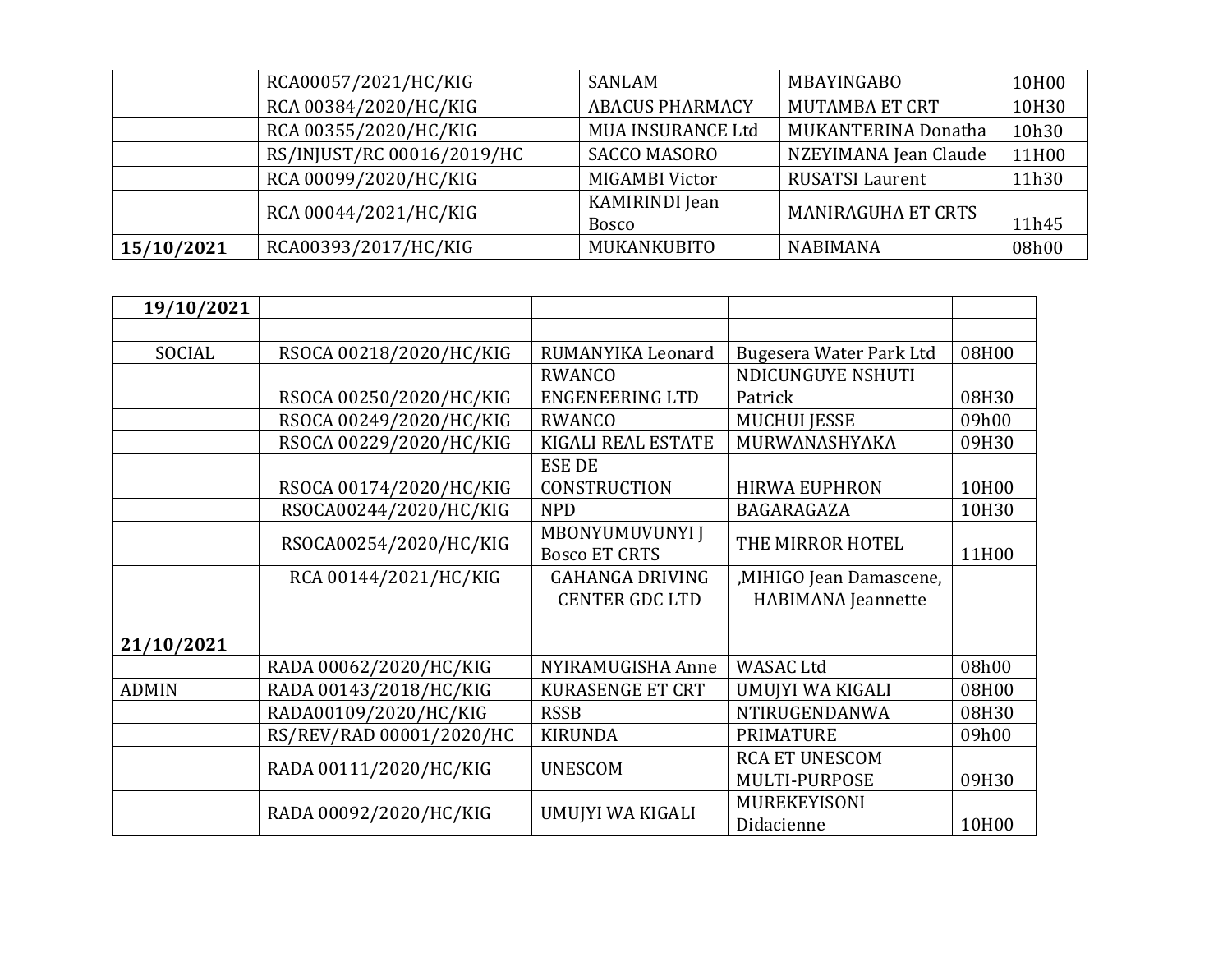|              | RADA00049/2020/HC/KIG                 | <b>WASAC</b>                       | <b>NTURANYENABO</b>                         | 10H30   |
|--------------|---------------------------------------|------------------------------------|---------------------------------------------|---------|
|              | RADA 00074/2020/HC/KIG                | <b>RWANDA</b><br>POLYTHECHINIC     | SINDAYIHEBA Philippe                        | 11H00   |
|              | RADA 00072/2020/HC/KIG                | <b>RESTORE RWANDA</b>              | UMUJYI WA KIGALI                            | 11h00   |
|              | RADA 00050/2018/HC/KIG                | <b>BENDA Rosine</b>                | UMUJYI WA KIGALI                            | 12h00   |
|              | RADA 00019/2019/HC/KIG                | NYIRASAFARI                        | <b>RUDASINGWA ET CRTS</b>                   | 11H45   |
| <b>CIVIL</b> |                                       |                                    |                                             |         |
| 19/10/2021   |                                       |                                    |                                             |         |
|              | RCA 00128/2020/HC/KIG                 | <b>KAREKEZI ET CRT</b>             | MUKARUZIGA ET CRT                           | 08H00   |
|              | RCA 00088/2020/HC/KIG                 | <b>KABAGWIRA ET CRT</b>            | <b>SENEZA Abias</b>                         | 08H00   |
|              | RCA 00336/2020/HC/KIG                 | <b>SERUKUNDO Patrick</b>           | <b>SANLAM AG Plc</b>                        | 09h00   |
|              | RCA 00018/2020/HC/KIG                 | <b>KARAMBIZI Olive</b>             | <b>CHINA ROAD</b>                           | 09h30   |
|              | <b>RCA</b><br>00338,00350/2020/HC/KIG | NRAWUHIGANIMANA                    | <b>SANLAM AG Plc</b>                        | 10H00   |
|              | <b>RCA</b><br>00164,00184/2020/HC/KIG | <b>UWAMAHORO ET</b><br><b>CRTS</b> | <b>GASANA</b> Joseph                        | 10h30   |
|              | RCA 00270/2020/HC/KIG                 | <b>NIRAGIRE Celine</b>             | <b>TWAHIRWA ET CRT</b>                      | 10h30   |
|              | RCA00254/2020/HC/KIG                  | KARINGANIRE                        | NTAGANIRA ET CRTS                           | 11H00   |
|              | RCA 00074/2020/HC/KIG                 | RUZIBUKIRA Vincent                 | <b>MUKAMANA Appolinaire</b>                 | 11h30   |
|              | RCA00199/2020/HC/KIG                  | <b>TWAHIRWA Marie</b><br>Flora     | <b>TWAGIRAYEZU Valens ET</b><br><b>CRTS</b> | 12 H 00 |
|              |                                       |                                    |                                             |         |
| 21/10/2021   |                                       |                                    |                                             |         |
|              | RCA 00394/2020/HC/KIG                 | <b>SANLAM AG Plc</b>               | <b>SEBUTUKU ET CRTS</b>                     | 08H00   |
|              | RCA00346/2020/HC/KIG                  | <b>HABINEZA</b><br><b>EMMANUEL</b> | <b>HIGIRO ET CRTS</b>                       | 08H30   |
|              | RS/INJUST/RC<br>00010/2020/HC         | <b>BANDORA Canisius</b>            | <b>DUSHIME Nadine</b>                       | 09h00   |
|              | RCAA 00021/2020/HC/KIG                | <b>MUTIMURA Benjamin</b>           | Eya Nchama UWAIMANA                         | 09h30   |
|              | RCA00288/2020/HC/KIG                  | <b>RUBAYIZA</b>                    | <b>BAYIRINGIRE ET</b><br><b>UWAMARIYA</b>   | 10H00   |
|              | RCA00026/2021/HC/KIG                  | <b>SANLAM</b>                      | MUHAWENIMANA                                | 10h30   |
|              | RCA 00002/2020/HC/KIG                 | <b>SEBUFILIRA</b>                  | <b>BANQUE POPULAIRE</b>                     | 11H00   |